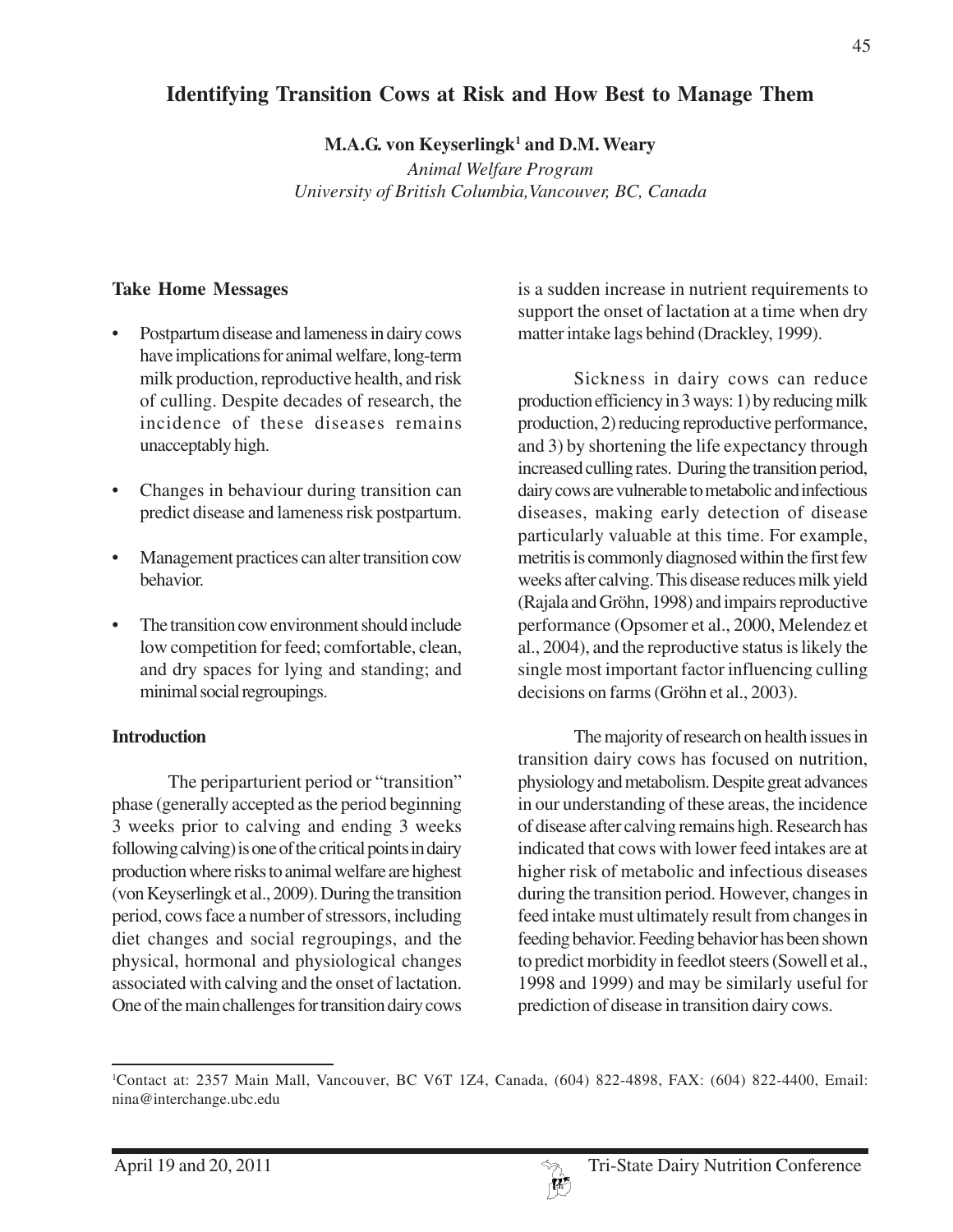The objectives of our transition cow research program are to gain a better understanding of the behavioral changes that occur during the transition period, to evaluate the relationships between behavior and intake during this period and how these measures relate to health status after calving. This conference proceedings reviews nearly a decade of research by our research group that shows how feeding and standing behavior change over the transition period and how knowledge of feeding behavior and dry matter intake **(DMI)** during the period before calving can be used to identify cows at risk for disease (specifically metritis and lameness) after calving.

#### **Feeding and Standing Behavior During Transition**

In our first study, we investigated the changes in feeding and lying behavior of 15 transition dairy cows monitored from 10 days before until 10 days after calving (Huzzey et al., 2005). The daily time spent feeding was variable during the period before calving but averaged  $86.8 \pm 2.95$  min/day. After calving, the average feeding time dropped to  $61.7 \pm 2.95$  min/day. This drop may be explained by an increased feeding rate due to the switch to a higher energy postpartum diet. After calving feeding time increased at a rate of 3.3 min/day, most likely reflecting the rapid increase in DMI that occurs during this period to support increasing milk production (Kertz et al., 1991; Osborne et al., 2002).

The pre- and post-calving standing times determined in our study (12.3 and 13.4 hours/day respectively) were in general agreement with the findings of other researchers (Krohn and Munksgaard, 1993; Haley et al., 2000), suggesting that standing time during the transition period is not much different than during other stages of lactation. Healthy cows stood on average for 12.3 and 13.4 hours/day during the pre and postpartum period, which is not much different than during other stages

of lactation. There was a dramatic increase (80%) in the number of standing bouts from 2 days before calving to the day of calving (Huzzey et al., 2005). This result suggests that cows were more restless, likely due to the discomfort associated with calving, and suggests that special attention should be placed on cow comfort in the maternity pen. This may be particularly important for cows experiencing dystocia (Proudfoot et al., 2009b).

#### **Feeding Behavior Predicts Metritis**

Metritis is an important postpartum disease due to its negative effects on the reproductive performance of dairy cows. The incidence of metritis or endometritis varies among studies from 8 to 53% (7.6%, Grohn et al., 1995; 53%, Gilbert et al., 2005; 16.9%, LeBlanc et al., 2002). This variation is likely due to differences in the diagnostic methods used to classify uterine infections. On the average dairy farm, disease detection is done by the veterinarian, but typically only during routine herd health checks. So in many cases, early warning signs of disease go unnoticed until such time that the disease is in its clinical stage.

In 2 studies, we assessed whether cows that became ill with metritis after calving behaved differently than healthy cows. In the first study, we followed 6 Holstein heifers and 20 Holstein cows housed in a free-stall barn and divided them into a prepartum and postpartum group. Although group size was kept constant, group composition was dynamic as animals moved between pens as they progressed though the transition period, as is typical of many commercial situations. An electronic feeder was used to continuously monitor the feeding behaviour of individual cows over the course of the study, and these data were used to estimate average daily feeding time. After calving, the cows were examined for metritis every  $3 \pm 1$  days, based on rectal body temperature and condition of vaginal discharge. Vaginal discharge **(VD)** was assigned a score from 0 to 4, based on a scale adapted from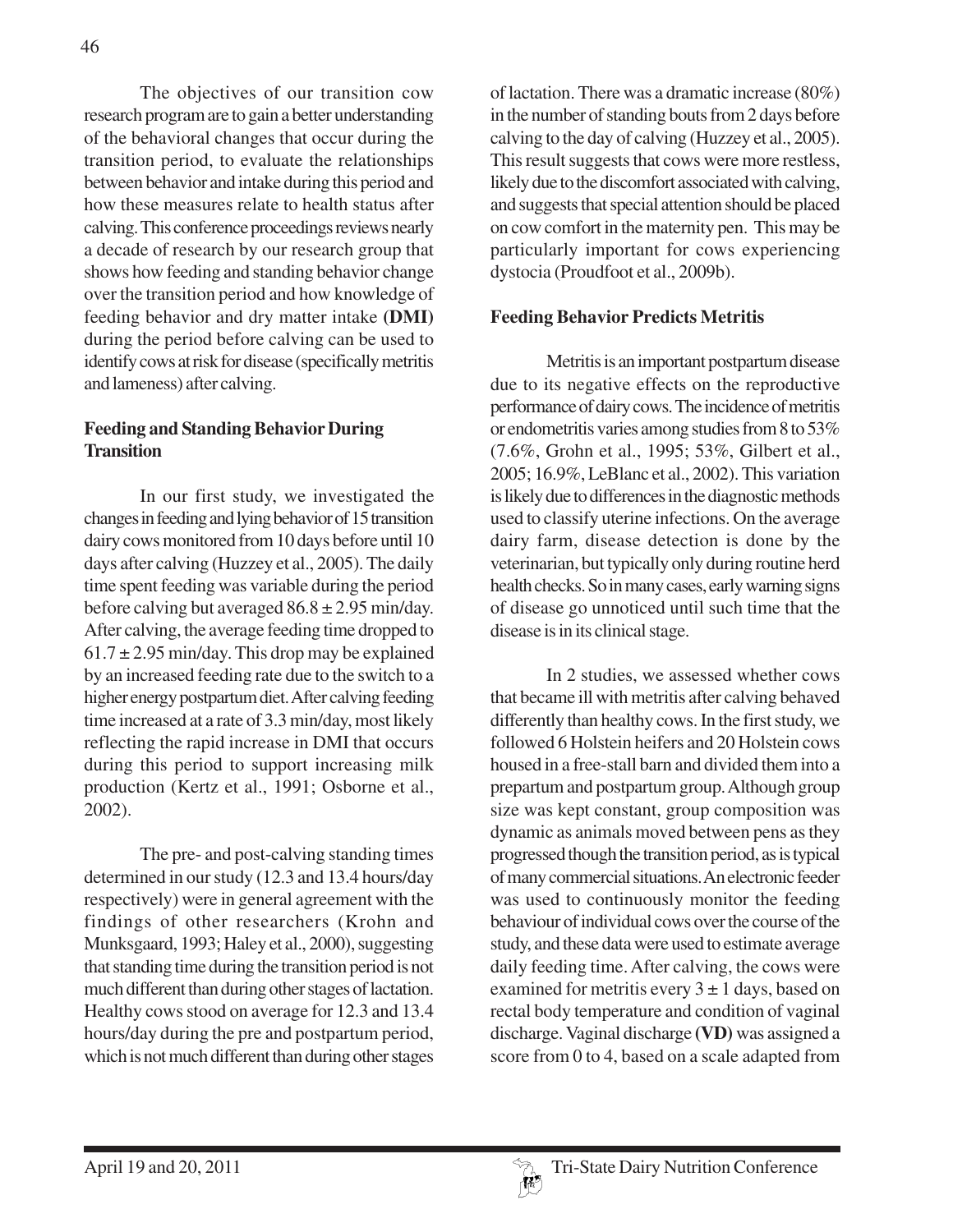Dohmen et al. (1995). As there is disagreement in the literature concerning which diagnosis criteria constitutes a case of metritis, 2 classifications were employed. Animals were classified as metritic if they showed a  $VD \ge 2$  plus fever ( $\ge 39.5$ °C within 3 days before observation of  $VD > 2$ ) or acutely metritic if they showed a  $VD = 4$  plus fever (Urton et al., 2005).

Of the 26 cows used in this study, 18 cows (69%) experienced some degree of pathological discharge (VD  $>$  2) with a range of onset from 3 to 15 days in milk **(DIM)**. When we compared the feeding time of these cows beginning 2 weeks before calving, there were clear differences. Cows diagnosed with metritis/acute metritis spent less time feeding during both the pre- and post-calving period compared to healthy cows.

Recent research has shown that these changes can also be useful in detecting illness in dairy cattle, especially during the transition period when cows are particularly vulnerable to metabolic and infectious diseases. Figure 1 illustrates how patterns of feed intake differ for healthy cows and cows diagnosed with metritis. The most dramatic differences in the diurnal feeding pattern occur during times of highest bunk attendance between 0600 and 1800 hours.

In a follow up study, Huzzey et al. (2007) recorded the DMI of 101 cows from 14 days before calving to 21 days after calving. Cows that developed metritis or acute metritis ate less than healthy cows in the pre-partum period, up to 3 weeks before the disease was diagnosed. Feeding time was also measured and showed the same pattern. With every 10-minute decline in feeding time in the pre-partum period, the odds of cows becoming ill doubled.

The results of our research complement other studies that have examined the relationship between feeding behavior and health. Hammon et al. (2006) reported lower DMI, relative to healthy

animals, during the 2 week period before calving for cows that went on to develop puerperal metritis, and Quimby et al. (2001), with feedlot steers, indicated that reduced feeding behavior can be used to detect animal morbidity approximately 4.1 days earlier than identification by pen riders. This work provides clear evidence that reduced feeding time and DMI during the period before calving increases the risk of cows being diagnosed with metritis after calving. However, whether a reduction in intake and feeding time before calving is a cause of metritis, or an effect of something else going on during the prepartum period, is not known. Social behaviour in the pre-partum period was measured, as this is likely influenced by the many challenges during transition. Cows that developed postpartum metritis also engaged in fewer aggressive interactions at the feed bunk during the week prior to calving and avoided the feed bunk during periods when competition for feed was highest.

The average number of days from calving to the first signs of pathological discharge (VD e" 2) was  $5.3 \pm 1.9$  days (mean  $\pm$  SD) for cows with severe metritis ( $n = 12$ ) and  $9.1 \pm 3.9$  days for cows ( $P < 0.001$ ) with mild metritis ( $n = 27$ ). The average daily milk production was 18.3 lb/day less for the severely metritic and 12.5 lb/day less for the mildly metritic cows, compared to the cows that remained healthy throughout the 21 days after calving (Figure 2).

Long-term costs of metritis are often more difficult to quantify than short-term costs yet may be much greater, such as heavy milk losses, poor reproductive performance, and potentially culling of the animal. A recent short communication from our research group has estimated that cows with postpartum metritis produced less milk than healthy cows up to 20 wk into lactation, and cows that lasted 305 days lost about 1200 kg (2640 lb) of milk over their lactation (Wittrock et al., 2011). Cows in this study with postpartum metritis were also twice as likely to be culled – probably as a

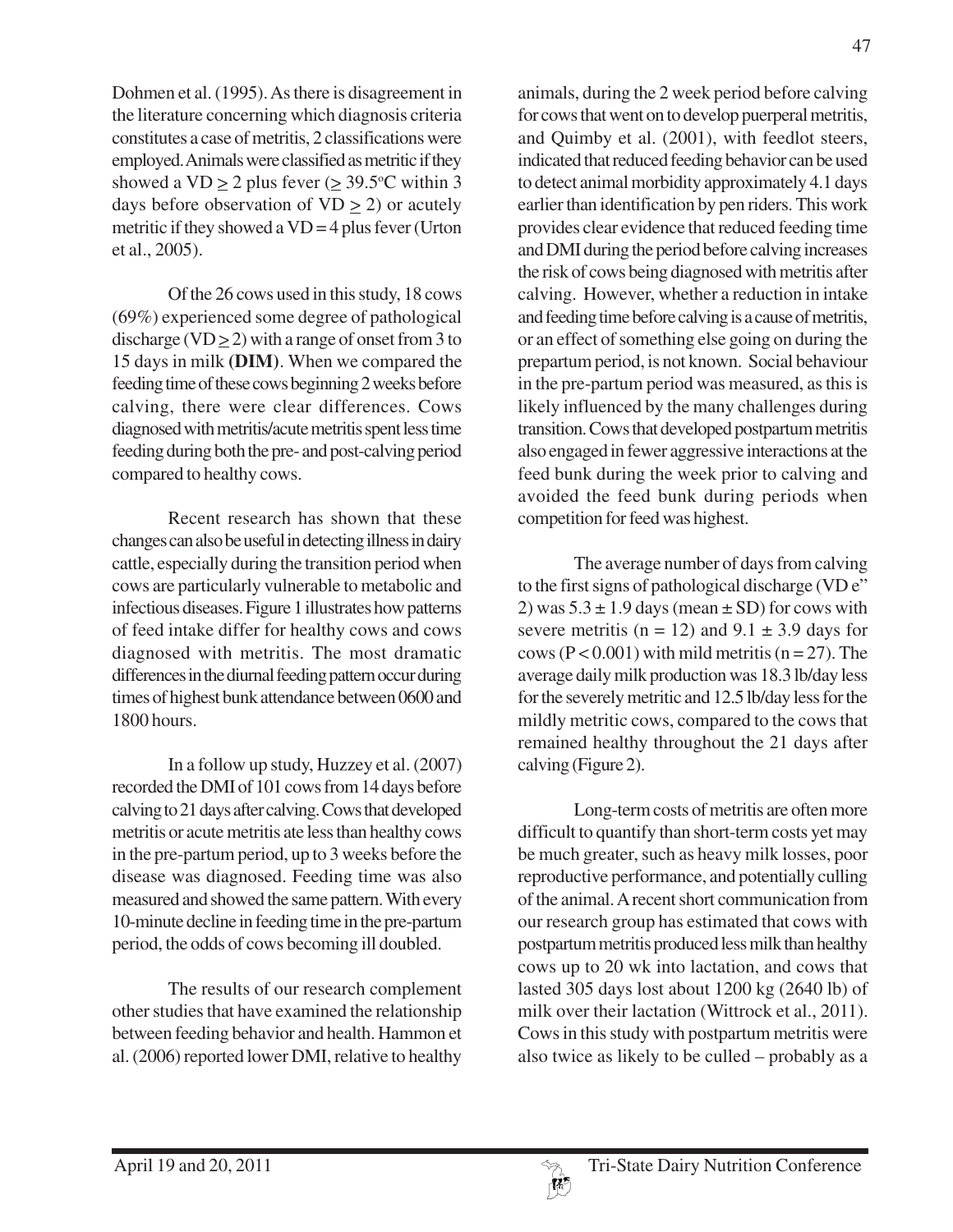combination of having lower milk yields as well as poor reproductive performance, since these are 2 of the most important factors that influence the decision to cull a cow (Figure 3).

Feeding behavior can also predict metabolic disease. In a follow-up study to the metritis work, Goldhawk et al. (2009) found that cows with low pre-partum intakes were more at-risk for subclinical ketosis after calving. Cows that later developed ketosis ate less, spent less time eating, and were less likely to be socially engaged at the feedbunk up to 2 weeks before calving.

Aside from the work we have undertaken on metritis and subclinical ketosis, we have also been interested in identifying risk factors that identify cows at risk for lameness. Historically, lameness has not been thought of as a transition cow disease, likely because most cases of lameness arise months into lactation. Recent work has provided evidence that physiological and behavioural changes during transition can increase the risk of lameness later in lactation (Knott et al., 2007; Cook and Nordlund, 2009; Proudfoot et al., 2010). Many severe cases of lameness are caused by claw horn lesions (e.g., sole ulcers and white line lesions), which take 8 to 12 weeks to develop. Thus, a sole ulcer that is diagnosed 12 wk after calving likely began developing, or was triggered, during transition. The high incidence of lameness cases after calving illustrates the need to focus on the transition period to prevent both infectious and metabolic diseases directly after calving, as well as lameness cases months after calving.

In a very recent study, we assessed whether transition cows at risk for lameness behaved differently than healthy cows (Proudfoot et al., 2010). Data loggers were fixed to the hind legs of cows and measured standing time 2 weeks before to 3 weeks after calving. Cows were then hoof scored monthly until 15 weeks in milk. Thirteen cows developed sole ulcers or severe sole

haemorrhages between 7 and 15 weeks after calving. The standing behaviour during transition of these cows was compared to 13 healthy cows. Cows with lameness after calving stood longer in the pre- and early postpartum period than healthy cows. Most of this difference was driven by higher time spent half in the stall (i.e., "perching" with the 2 front feed in the stall and 2 hind feet in the alley).

Ample evidence now suggests that detailed knowledge of behavior can help identify cows at risk for metritis, sub-clinical ketosis and lameness in transition dairy cows. This information can also guide the development of management practices that can: 1) help detect disease early and 2) help prevent disease by addressing management challenges during transition that might influence these risky behaviours (i.e., decrease feed intake and increase standing time).

The results described here provide the first evidence that social behavior may play an important role in disease susceptibility in dairy cattle. In this study, we observed that during the week before calving cows that go on to develop severe metritis displace others from the feed bunk less often than cows that remain healthy. In addition, during this period before calving, cows that later become ill spend less time eating and consumed less DM during periods when cows were highly motivated to access the feed [i.e. following the delivery of fresh feed, when feed palatability and quality were at their highest (DeVries and von Keyserlingk, 2005)]. Because bunk occupancy is also at its highest during these peak feeding times, it appears that cows that later develop severe metritis lack the motivation to compete for access to feed during these periods, and this may indicate that these cows are the socially subordinate individuals in the group.

During the transition periods, numerous changes occur, including frequent mixing and regrouping of animals. Socially subordinate cows may be unable to adapt to these frequent social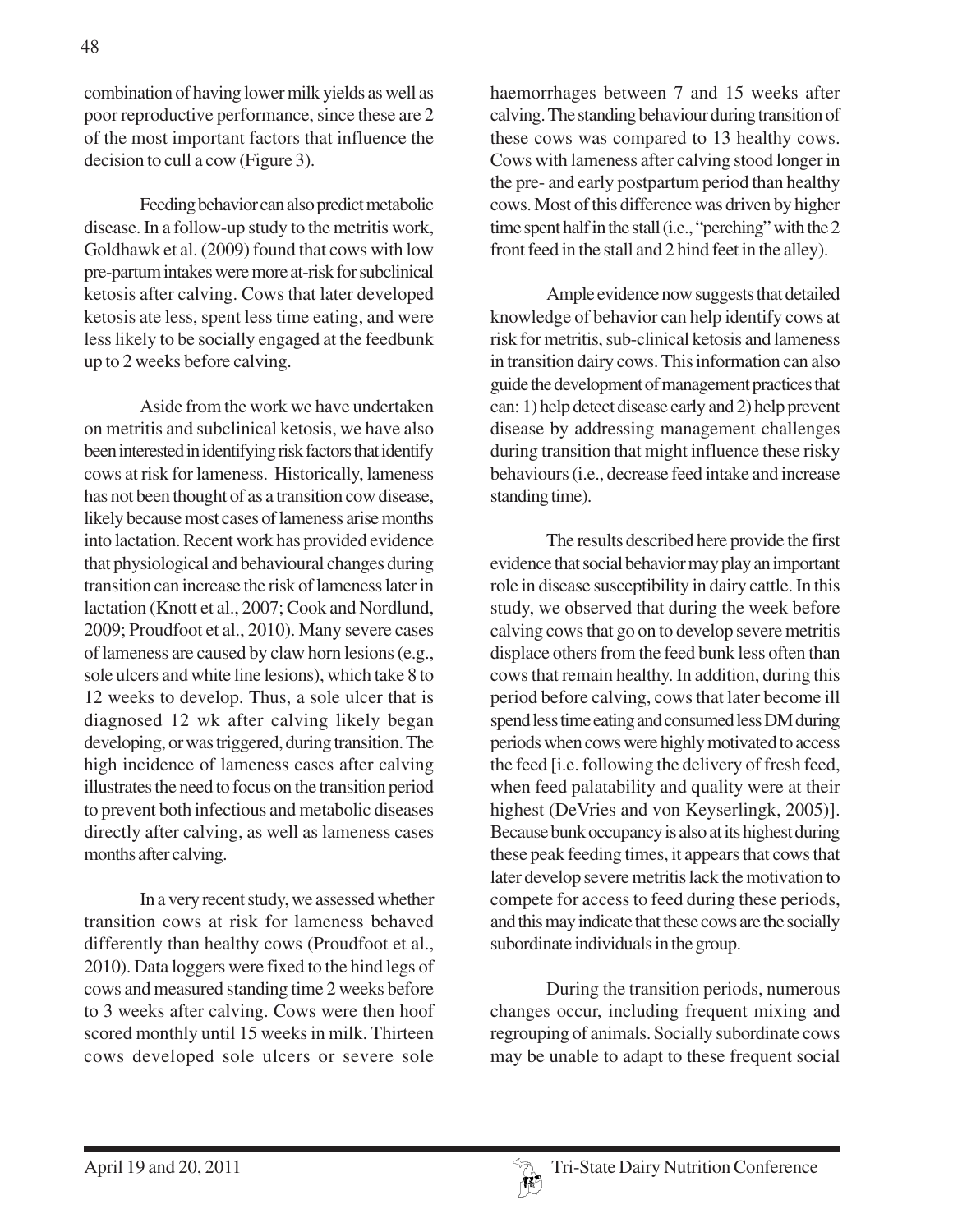restructurings, and consequently, these cows may respond by reducing their feeding time and DMI and increasing their avoidance behavior in response to social confrontations. These behavioral strategies may put these cows at greater risk for nutritional deficiencies that impair immune function and increase susceptibility to disease. Future work in this area should focus on gaining a better understanding of individual responses to management practices, such as regroupings during the transition period, and how these management changes influence a dairy cow's susceptibility to disease after calving.

#### **Accommodating the Vulnerable Transition Cow**

A number of management practices can influence the feeding and standing behaviour of transition dairy cows. For instance, overstocking the feed bunk increases standing time, waiting to gain access to the feed bunk (Huzzey et al., 2006), reduces the amount of time cows spend feeding, and reduces intake in healthy transition cows (Proudfoot et al., 2009a). When cows are given generous space to feed, subordinate animals are most likely to benefit (DeVries et al., 2004). Grouping strategy may also influence feeding behaviour; regrouping or mixing cows into new social groups can decrease feed intake as well as the number of aggressive interactions in which the new cow is involved (von Keyserlingk et al., 2008). Stimulating feeding can be done using a frequent delivery of fresh feed (DeVries and von Keyserlingk, 2005); cows fed 4 times per day spend about 30 min more time eating than cows fed once per day.

Dairy cows are also forced to adapt to numerous management challenges during the transition period. On typical North American dairy farms, the transition from pregnancy to lactation is marked by several social re-groupings and changes in diet. The first group change, approximately 3 wks before the cow's expected calving date, allows cows

to be fed a diet with the higher energy and nutrient levels required for parturition and lactation and occurs so that producers can closely monitor the cows as they approach their expected calving date. There is evidence, however, that regrouping has negative consequences on both behaviour and production. Recent work by our own group showed increased aggression and reduced milk production in the days immediately following regrouping (von Keyserlingk et al., 2008). One of our most recent studies also provides evidence that cows that were moved to a new pen and mixed with new cows and those that remained in their home pen and mixed with new cows show a decreased feeding rate and rumination time at regrouping. Moreover, cows that were moved also reduced their intake and number of lying bouts, and were more aggressive at the feeder (Schirmann et al., 2011).

A high standing time could suggest a deficit in the cow's environment; for instance, cows housed in pens with insufficient number of lying stalls, low bedding, wet bedding, or restrictive neck rails spend more time standing than those with dry stalls and less restrictive neckrails (Tucker and Weary, 2004; Fregonesi et al., 2007; Fregonesi et al., 2009). Cows that perch with their 2 front feet in the stall during transition are also at increased risk for lameness (Proudfoot et al., 2010); this behaviour has been linked with restrictive stall design (Tucker et al., 2005; Fregonesi et al., 2009).

Moving the neckrail further from the curb reduces perching behaviour and can reduce lameness cases (Bernardi et al., 2007). Although this practice comes at a hygiene cost (cows standing with all 4 feet in the stall will defecate and urinate more into the stall), there is no clear evidence that it increases the risk of mastitis. However, if this practice is utilized after calving, it is recommended that stalls be cleaned often, as fresh cows are at high risk for mastitis.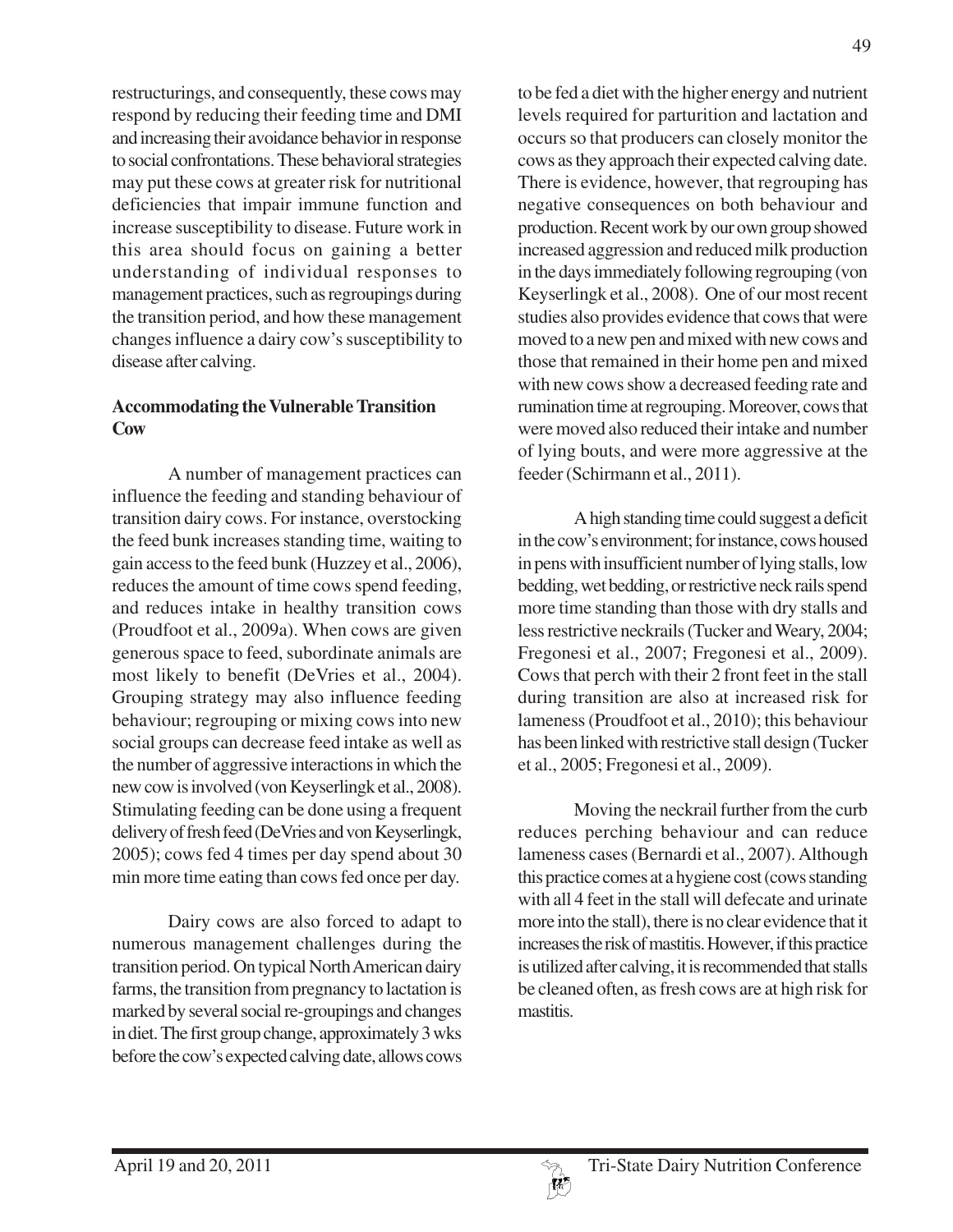# **Conclusions**

Transition cows need adequate rest, appropriate nutrient intake, and a relatively stable social environment to stay healthy. Some risk factors for infectious and metabolic diseases postpartum and lameness in the few months after calving are related to housing and management. An optimal transition cow environment facilitates ample feed intake by reducing competition for feed and social regrouping, as well as accommodates these vulnerable cows with clean, dry, well-bedded, and unrestrictive standing and lying spaces.

# **Take Home Questions:**

- How much feed bunk space does each cow have in the prepartum pen?
- How many useable stalls are there in the prepartum pen?
- Are there enough stalls so that all cows can lie down at the same time?
- How many regroupings does each cow experience as she goes through the transition period?

# **Acknowledgements**

This conference proceedings chapter is an updated version of a paper presented at the Western Canadian Dairy Seminar held in Red Deer Alberta, March 9, 2011. We thank the graduate students of the University of British Columbia's Animal Welfare Program. The Animal Welfare Program is supported, in part, by Canada's Natural Sciences and Engineering Research Council Industrial Research Chair Program (Ottawa, ON, Canada) with contributions from the Dairy Farmers of Canada, Westgen, Pfizer Animal Health, BC Cattle Industry Development Fund, the BC Milk Producers, BC Dairy Foundation, BC Dairy Industry Research and Education Fund, Alberta Milk and many others listed on the Animal Welfare web site at http://www.landfood.ubc.ca/ animalwelfare.

#### **References**

Bernardi, F., J. Fregonosi, D.M. Veira, C. Winkler, M.A.G. von Keyserlingk, and D.M. Weary. 2009. The stall design paradox: Neck rails increase lameness but improve udder and stall hygiene. J. Dairy Sci. 92:3074-3080.

Cook, N.B., and K.V. Nordlund. 2004. Behavioral needs of the transition cow and considerations for special needs facility design. Vet. Clin. North Am. Food Anim. Pract. 20: 495-520.

DeVries, T.J., and M.A.G. von Keyserlingk. 2005. Time of feed delivery affects the feeding and lying patterns of dairy cows. J. Dairy Sci. 88:625-631.

DeVries, T.J., M.A.G. von Keyserlingk, and D.M. Weary. 2004. Effect of feeding space on the intercow distance, aggression, and feeding behavior of free-stall housed lactating dairy cows. J. Dairy Sci. 87:1432-1438.

Dohmen, M.J.W., J.A.C.M. Lohuis, G. Huszenicza, P. Nagy and M. Gacs. 1995. The relationship between bacteriological and clinical findings in cows with subacute/chronic endometritis. Theriogenology 43:1379-1388.

Drackley, J.K. 1999. Biology of dairy cows during the transition period: the final frontier? J. Dairy Sci. 82:2259-2273.

Fregonesi, J.A., D.M. Veira, M.A.G. von Keyserlingk, and D.M. Weary. 2007. Effects of bedding quality on lying behavior of dairy cows. J. Dairy Sci. 90:5468-5472.

Fregonesi, J.A., M.A.G. von Keyserlingk, C.B. Tucker, D.M. Veira, and D.M. Weary. 2009. Neckrail position in the freestall affects standing behavior, udder and stall cleanliness. J. Dairy Sci. 92:1979– 1985.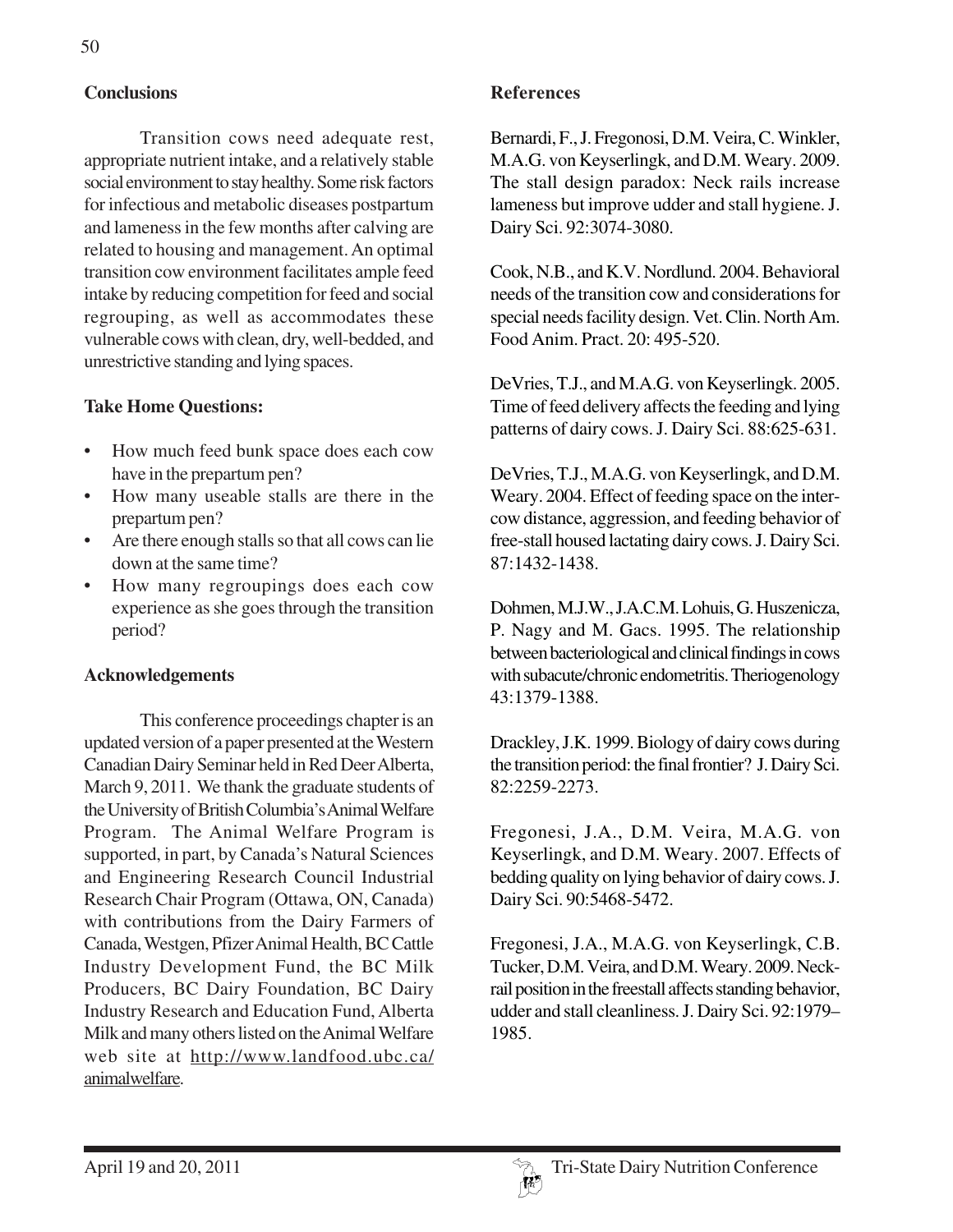Gilbert, R.O., S.T. Shin, C.L. Guard, H.N. Erb, and M. Frajblat. 2005. Prevalence on endometritis and its effects on reproductive performance of dairy cows. Theriogenology 64:1879-1888.

Goldhawk, C., N. Chapinal, D.M. Veira, D.M. Weary, and M.A.G. von Keyserlingk. 2009. Prepartum feeding behavior is an early indicator of subclinical ketosis. J. Dairy Sci. 92: 4971-4977.

Grohn, Y.T., S.W. Eicker, and J.A. Hertl. 1995. The association between previous 305-day milk yield and disease in New York State dairy cows. J. Dairy Sci. 78:1693-1702.

Gröhn, Y. T, P. J. Rajala-Schultz, H. G. Allore, M. A. DeLorenzo, J. A. Hertl, and D. T. Galligan. 2003. Optimizing replacement of dairy cows: Modeling the effects of diseases. Prev. Vet. Med. 61:27-43.

Haley, D. B., J. Rushen, and A. M. de Passille. 2000. Behavioural indicators of cow comfort: activity and resting behaviour of dairy cows in two types of housing. Can. J. Anim. Sci. 80:257-263.

Hammon, D. S., I. M. Evjen, T. R. Dhiman, J. P. Goff, and J. L. Walters. 2006. Neutrophil function and energy status in Holstein cows with uterine health disorders. Vet. Immunol. Immunopathol. 113:21-29.

Huzzey, J. M., M. A. G. von Keyserlingk, and D. M. Weary. 2005. Changes in feeding, drinking, and standing behavior of dairy cows during the transition period. J. Dairy Sci. 88:2454-2461.

Huzzey, J. M., T. J. DeVries, P. Valois, and M. A. G. von Keyserlingk. 2006. Stocking density and feed barrier design affect the feeding and social behavior of dairy cattle. J. Dairy Sci. 89:126-133.

Huzzey, J. M., D. M. Veira, D. M. Weary, and M. A. G. von Keyserlingk. 2007. Prepartum behavior and dry matter intake identify dairy cows at risk for metritis. J. Dairy Sci. 90:3220-3233.

Kertz, A.F., L.F. Reutzel, and G.M. Thomson. 1991. Dry matter intake from parturition to midlactation. J. Dairy Sci. 74:2290-2295.

Knott, L., J.F. Tartlon, H. Craft, and A.J.F. Webster. 2007. Effects of housing, parturition and diet change on the biochemistry and biomechanics of the support structures of the hoof of dairy heifers. Vet. J. 174:227-287.

Krohn, C.C., and L. Munksgaard. 1993. Behaviour of dairy cows kept in extensive (loose housing/ pasture) or intensive (tie-stall) environments. II. Lying and lying-down behaviour. Appl. Anim. Behav. Sci. 37:1-16.

LeBlanc, S.J., T.F. Duffield, K.E. Leslie, K.G. Bateman, G.P. Keefe, J.S. Walton, and W.H. Johnson. 2002. Defining and diagnosing postpartum clinical endometritis and its impact on reproductive performance in dairy cows. J. Dairy Sci. 85:2223- 2236.

Melendez, P., J. McHale, J. Bartolome, L.F. Archbald, and G.A. Donovan. 2004. Uterine involution and fertility of Holstein cows subsequent to early postpartum PGF2á treatment for acute puerperal metritis. J. Dairy Sci. 87:3238-3246.

Opsomer, G., Y.T. Gröhn, J. Hertl, M. Coryn, H. Deluyker, and A. de Kruif. 2000. Risk factors for post partum ovarian dysfunction in high producing dairy cows in Belgium: A field study. Therio. 53:841- 857.

Osborne V.R., K.E. Leslie, and B.W. McBride. 2002. Effect of supplementing glucose in drinking water on the energy status and nitrogen status of the transition dairy cow. Can. J. Anim. Sci. 82:427- 433.

Proudfoot, K.L., J.M. Huzzey, and M.A.G. von Keyserlingk. 2009b. The effect of dystocia on the dry matter intake and behavior of Holstein cows. J. Dairy Sci. 92:4937-4944.

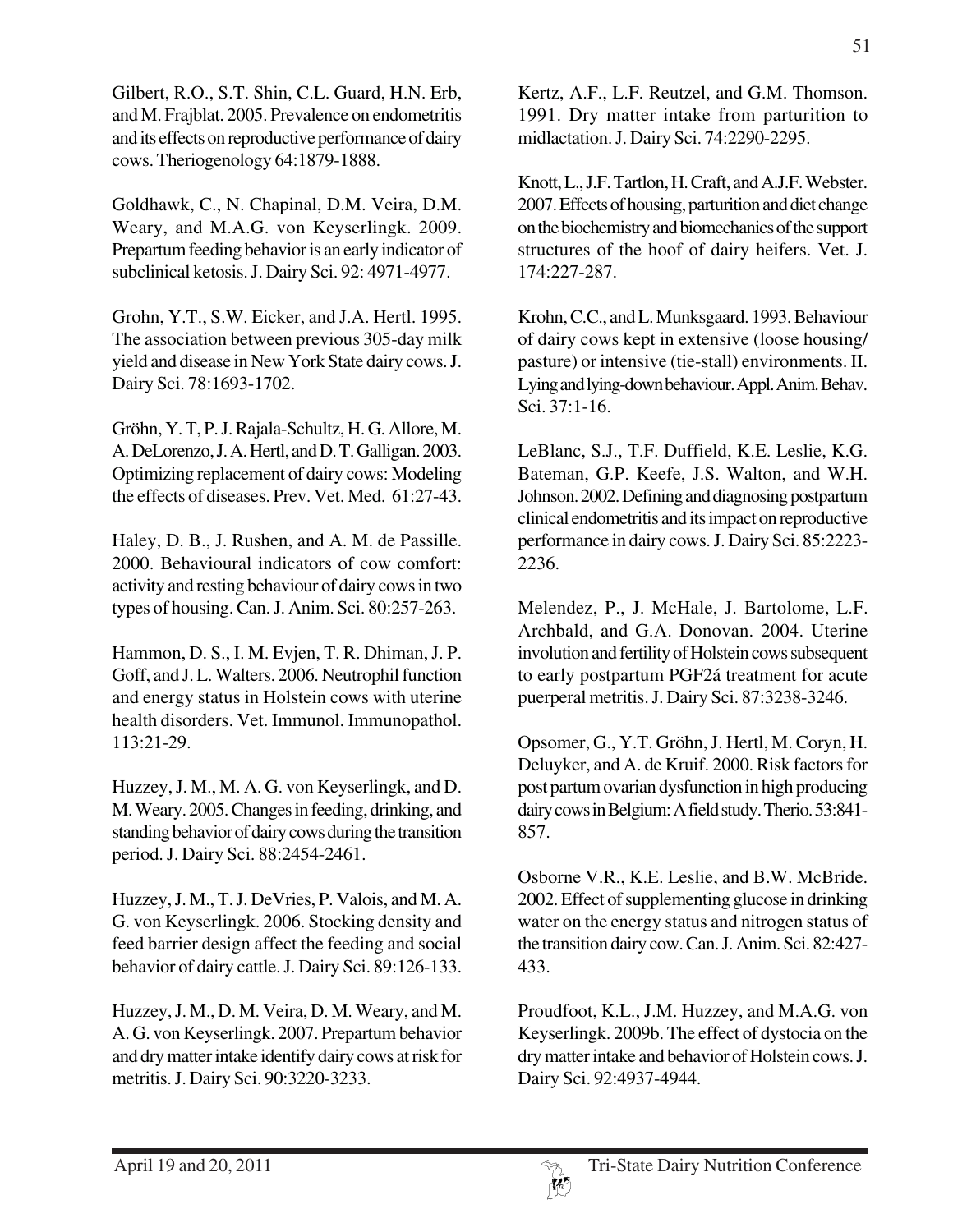Proudfoot, K.L., D.M. Veira, D.M. Weary, and M.A.G. von Keyserlingk. 2009a. Competition at the feed bunk changes the feeding, standing, and social behavior of transition dairy cows. J. Dairy Sci. 92:3116-3123.

Proudfoot, K.L., D.M. Weary, and M.A.G. von Keyserlingk. 2010. Behavior during transition differs for cows diagnosed with claw horn lesions in mid lactation. J. Dairy Sci. 93:3970-3978.

Quimby W.F., B.F. Sowell, J.G. P. Bowman, M.E. Branine, M.E. Hubbert, and H.W. Sherwood. 2001. Application of feeding behavior to predict morbidity of newly received calves in a commercial feedlot. Can. J. Anim. Sci. 81:315-320.

Rajala, P.J., and Y.T. Gröhn. 1998. Effects of dystocia, retained placenta, and metritis on milk yield in dairy cows. J. Dairy Sci. 81: 3172-3181.

Schirmann, K., N. Chapinal, D.M. Weary, W. Heuwieser, and M.A.G. von Keyserlingk. 2011. Short-term effects of regrouping on behavior of prepartum dairy cows. J. Dairy Sci. (in press).

Sowell, B.F., J.G.P. Bowman, M.E. Branine, and M.E. Hubbert. 1998. Radio frequency technology to measure feeding behavior and health of feedlot steers. Appl. Anim. Behav. Sci. 59:277-284.

Sowell, B.F., M.E. Branine, J.G.P. Bowman, M.E. Hubbert, H.W. Sherwood, and W.F. Quimby. 1999. Feeding and watering behavior of healthy and morbid steers in a commercial feedlot. J. Anim. Sci. 77:1105-1112.

Tucker, C.B., and D.M. Weary. 2004. Bedding on geotextile mattresses: How much is needed to improve cow comfort? J. Dairy Sci. 87:2889-2895.

Tucker, C. B., D. M. Weary, and D. Fraser. 2005. Neck-rail placement: effect on freestall preference, usage, and cleanliness. J. Dairy Sci. 88:2730-2737. Urton, G., M.A.G. von Keyserlingk, and D.M. Weary. 2005. Feeding behaviour identifies dairy cows at risk for metritis. J. Dairy Sci. 88:2843- 2849.

von Keyserlingk, M. A.G., D. Olineck, and D. M. Weary. 2008. Acute behavioral effects of regrouping dairy cows. J. Dairy Sci. 91:1011-1016.

von Keyserlingk, M.A.G., J. Rushen, A.M.B. de Passillé, and D.M. Weary. 2009. INVITED REVIEW: The Welfare of Dairy Cattle – Key Concepts and the Role of Science. J. Dairy Sci. 92: 4101-4111.

von Keyserlingk, M.A.G., and D.M. Weary. 2010. Invited Review: Feeding behaviour of dairy cattle: Measures and applications. Can. J. of Anim. Sci. 90:303-309

Wittrock, J.M., K.L. Proudfoot, D.M. Weary, and M.A.G. von Keyserlingk. 2011. Metritis affects long-term milk production and cull rate of Holstein dairy cows. J. Dairy Sci. (in press).

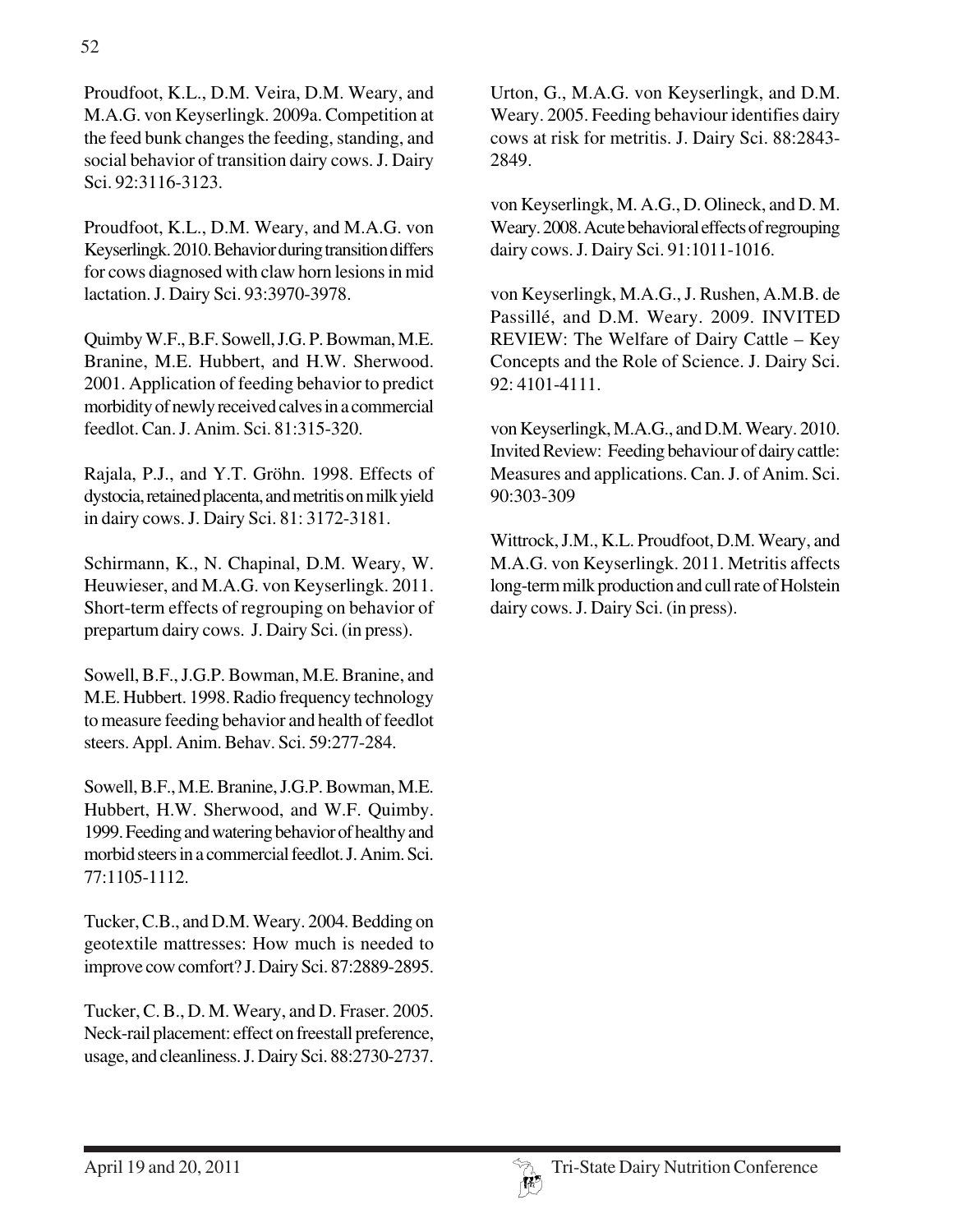

**Figure 1.** Diurnal feed intake of cows that remain healthy and cows diagnosed with clinical metritis after calving (Healthy  $n = 45$ , Metritis  $n = 22$ ) from 5 to 10 days after calving (see review by von Keyserlingk and Weary, 2010).



**Figure 2.** Average daily milk yield (kg) of healthy (n=23), mildly metritic (n=27) and severely metritic (n=12)